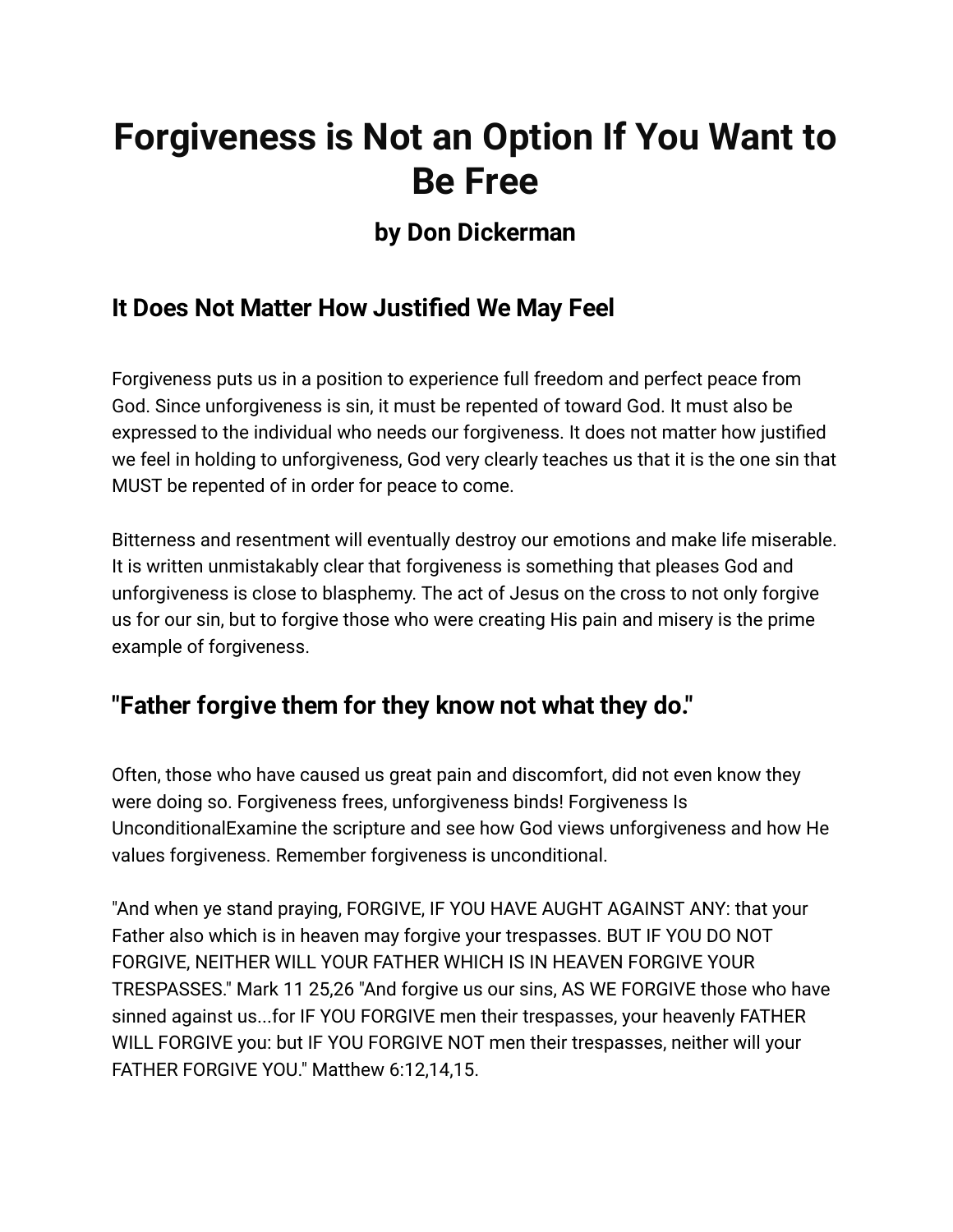## **Unforgiveness closes heavens door**

You have heard people say, "I don't feel like my prayers are getting out of the room." Maybe they aren't!

## **The Powerful Parable of Unforgiveness**

Then came Peter to him, and said, Lord, how oft shall my brother sin against me, and I forgive him? til seven times? Jesus saith unto him, 'I say not unto thee, Until seven times: but Until seventy times seven. Therefore is the kingdom of heaven like unto a certain king, which would take account of his servants.' "

"And when he had begun to reckon, one was brought unto him which owed him ten thousand talents (101 million dollars). But forasmuch as he had not to pay, his lord commanded him to be sold, and his wife and his children, and all that he had, and payment to be made. The servant therefore fell down, and worshipped him saying, Lord, have patience with me, and I will pay thee all. Then the Lord of that servant was moved with compassion, AND LOOSED HIM AND FORGAVE him the debt."

"But the same servant went out, and found one of his fellow servants, which had owed him an hundred pence: (\$44.00), and he laid his hands on his throat, saying, Pay me that thou owest. And his fellow servant fell down at his feet, and begged him, saying, have patience with me, and I will pay thee all. And he would not: but went and cast him into prison, till he should pay the debt."

"So when his fellow servants saw what was done, they were very sorry, and came and told their lord all that was done. Then his lord after that he had called him, said unto him. O thou wicked servant, I FORGAVE THEE ALL THAT DEBT, BECAUSE THOU DESIREDST ME, SHOULD NOT THOU ALSO HAVE HAD COMPASSION ON THEY FELLOW SERVANT, even as I had pity on thee? And his lord was wroth, and DELIVERED HIM TO THE TORMENTORS, till he should pay all that was due unto him."

"SO LIKEWISE SHALL MY HEAVENLY FATHER DO ALSO UNTO YOU, IF YE FROM YOUR HEARTS FORGIVE NOT EVERYONE HIS BROTHER THEIR TRESPASSES."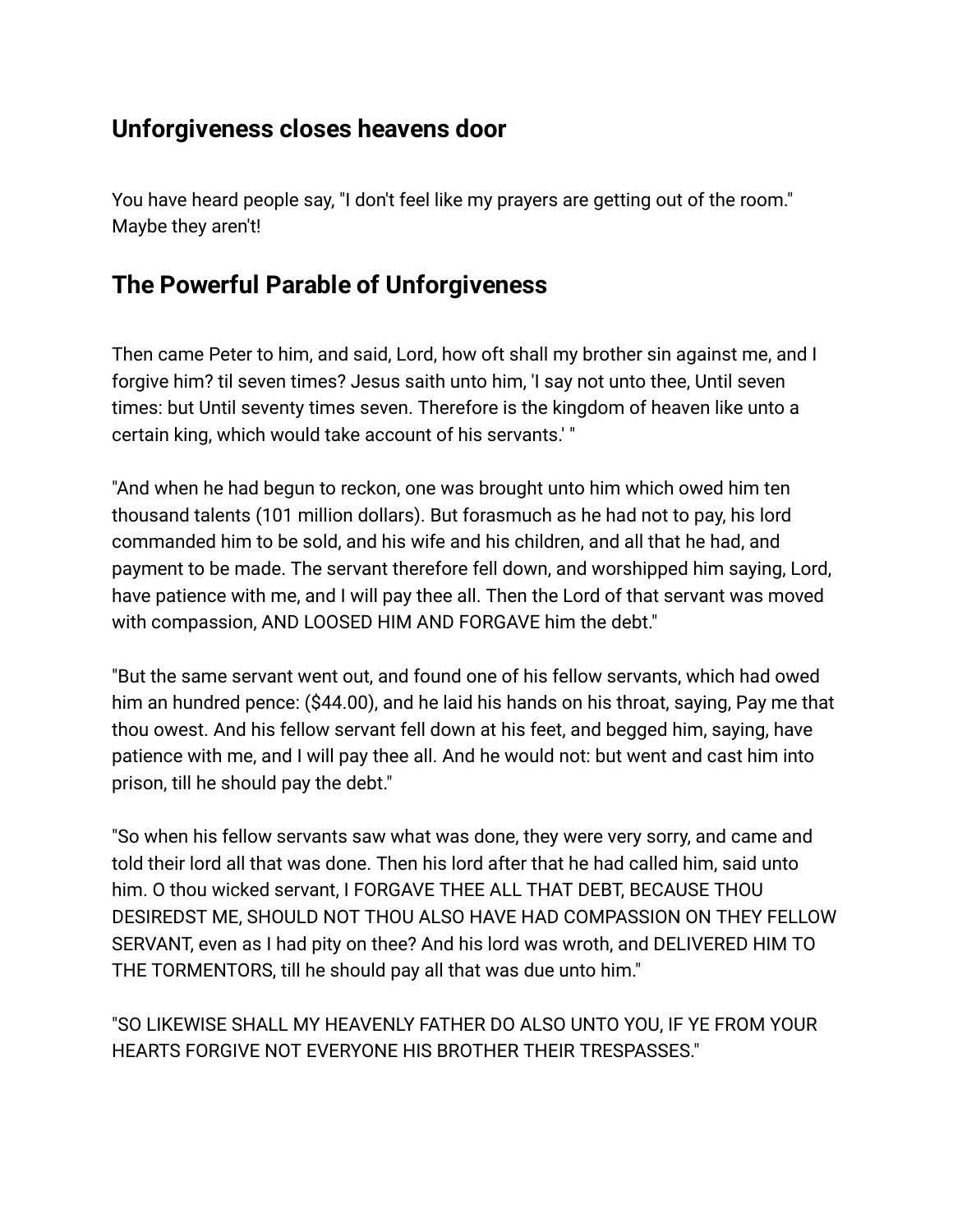We are the one who had a debt we could not pay, but God freely forgave us. To then have unforgiveness for a fellow human being is the ultimate insult and it carries a severe penalty for believers. God turns the unforgiving believer over to the tormentors, to evil spirits.

No, not in losing one's salvation, that is eternal, but many believers live in torment today because they refuse to forgive. "And grieve not the Holy Spirit of God, whereby ye are sealed unto the day of redemption.

"Let all bitterness, and wrath, and anger, and clamor, and evil speaking, be put away from you, with all malice: and be ye kind one to another, tenderhearted, FORGIVING ONE ANOTHER, EVEN AS GOD FOR CHRIST'S SAKE HATH FORGIVEN YOU" Ephesians 4:30-31

# **Unforgiveness Is Sin and Must Be Repented Of**

Forgiveness is not an act of the will, nor is it an agreement that it is the right thing to do. You cannot will forgiveness. It must be repented of before God. It is a sweet smelling fragrance to God and He always receives our forgiveness of others. Healing comes through forgiveness.

Unforgiveness is torment. God turns those who refuse to forgive over to the "tormentors". He looses those from bondage who forgive. Forgiveness is what we received at salvation. Forgiveness is honored by God. It is like His Son, to forgive. What Forgiveness Is Not! Some people don't forgive because they misunderstand what it is. It is not saying that what happened is OK. It will always be painful, the deeds that hurt and offended you will always be wrong and always be painful when you remember them. Jesus did not say sin was OK when He forgave me. Sin is ugly, it took Him to the cross. What HE said was, I love you anyway, inspite of the sin, the ugly, painful deeds. You can do that. You can look at the person(s) who have offended you and say I wish no harm for you, I want God to love you like He loves me. If vengeance is in order I turn that over to God. I did not deserve forgiveness when God forgave me. The person who offended you may not deserve your forgiveness either but because it is God's way and God's instruction to do so, you do it. Here is a typical prayer of repentance for unforgiveness.